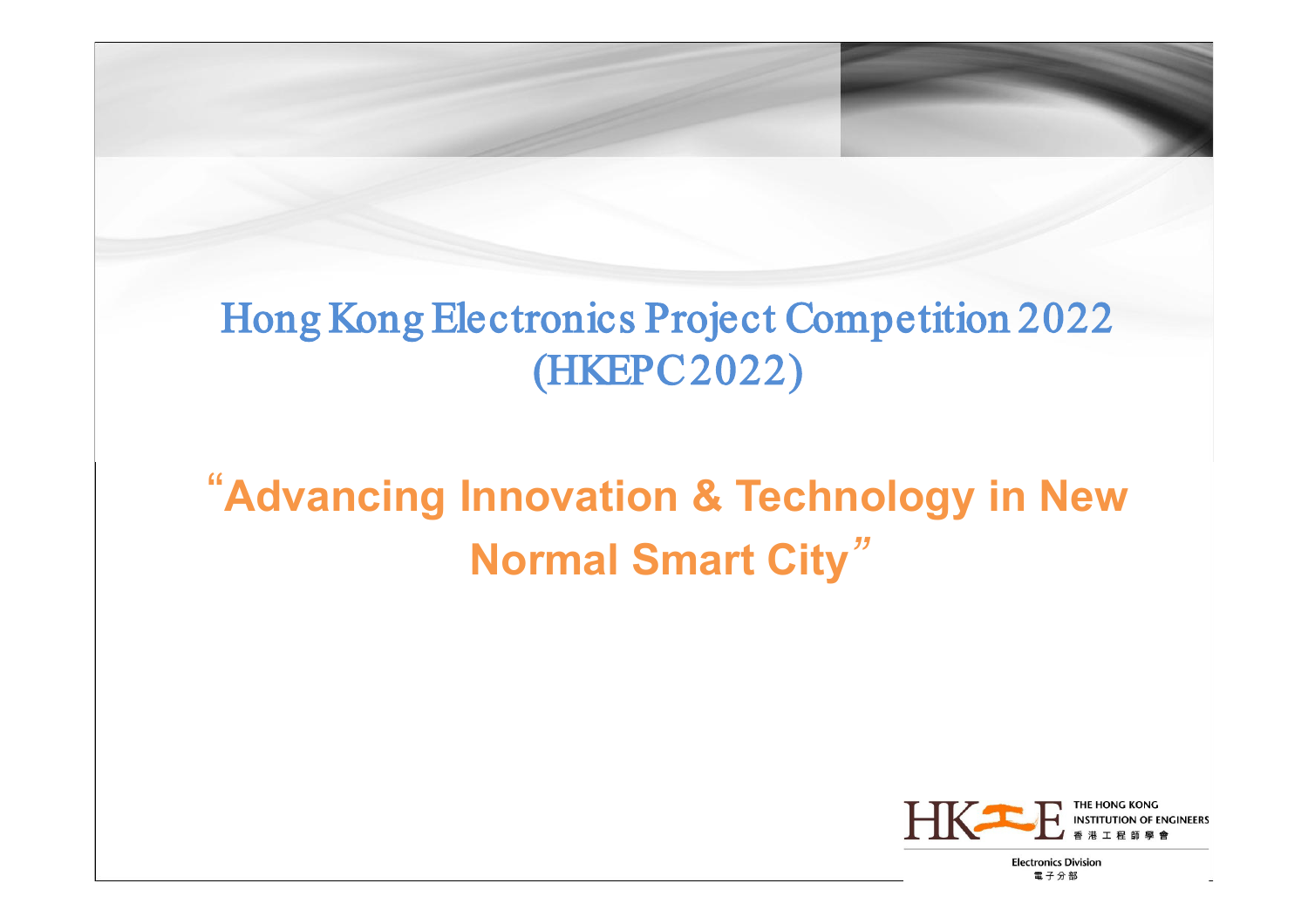## Agenda

- 1. **Introduction**
- 2. **Objective**
- 3. Category and Key dates of Competition
- 4. Prizes
- 5. Assessment Criteria
- 6. **Websites**
- 7. **Enquiry**
- 8. FAQ

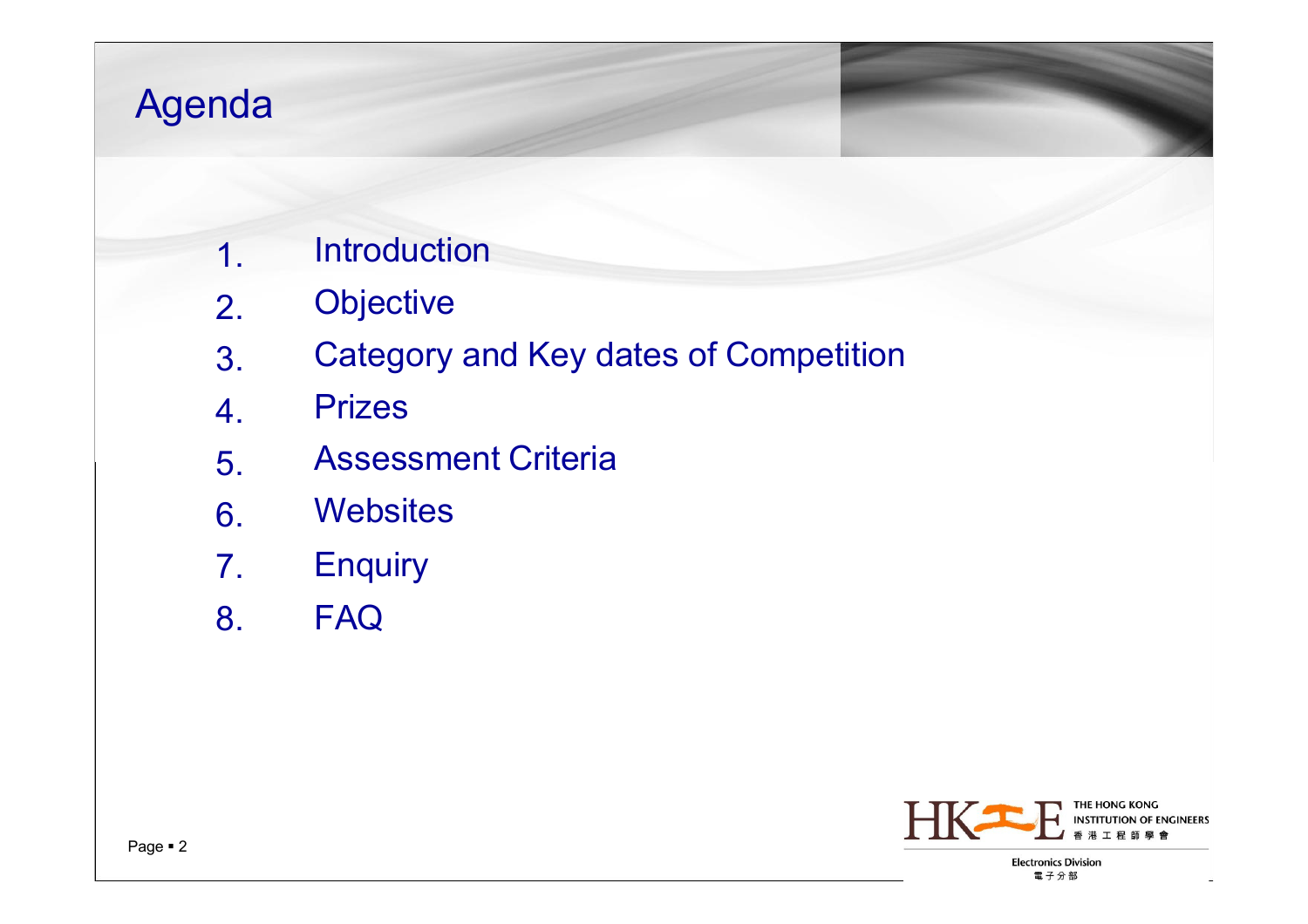### **Introduction**

The Hong Kong Electronics Project Competition 2022 (HKEPC2022) is organized by the Electronics Division of HKIE. Call for abstract submission will **commence from January 2022** and **deadline** for **paper submission** will be on 28 February 2022. Shortlisted candidates will be required to present and conduct a **demo** of their system / product on **9 April 2022**, and those that could get into the final round will have the award presentation ceremony in the **Hong Kong Electronics Symposium 2022 (HKES2022),** an annual flagship event organized by the Electronics Division of HKIE, which will take place on **July 2022**.

Esteemed guests with knowledge on the industry/technology will be invited to join our Judging Panel. Building on the success of HKEPC2016, HKEPC2017 and HKEPC2019, we are looking forward to a very successful HKEPC2022 !

#### Steering Committee Members of HKEPC2022

Ir Edwin CHUNG (President, HKIE)

Ir John CHAN (Immediate Past Chairman, HKIE END)

Mr. Simon WONG (Chief Executive Officer, LSCM)

Ir Victor NG (Immediate Past Chairman and Honarary Chairman)

Ir Wilson KWOK (Discipline Representative, HKIE END)

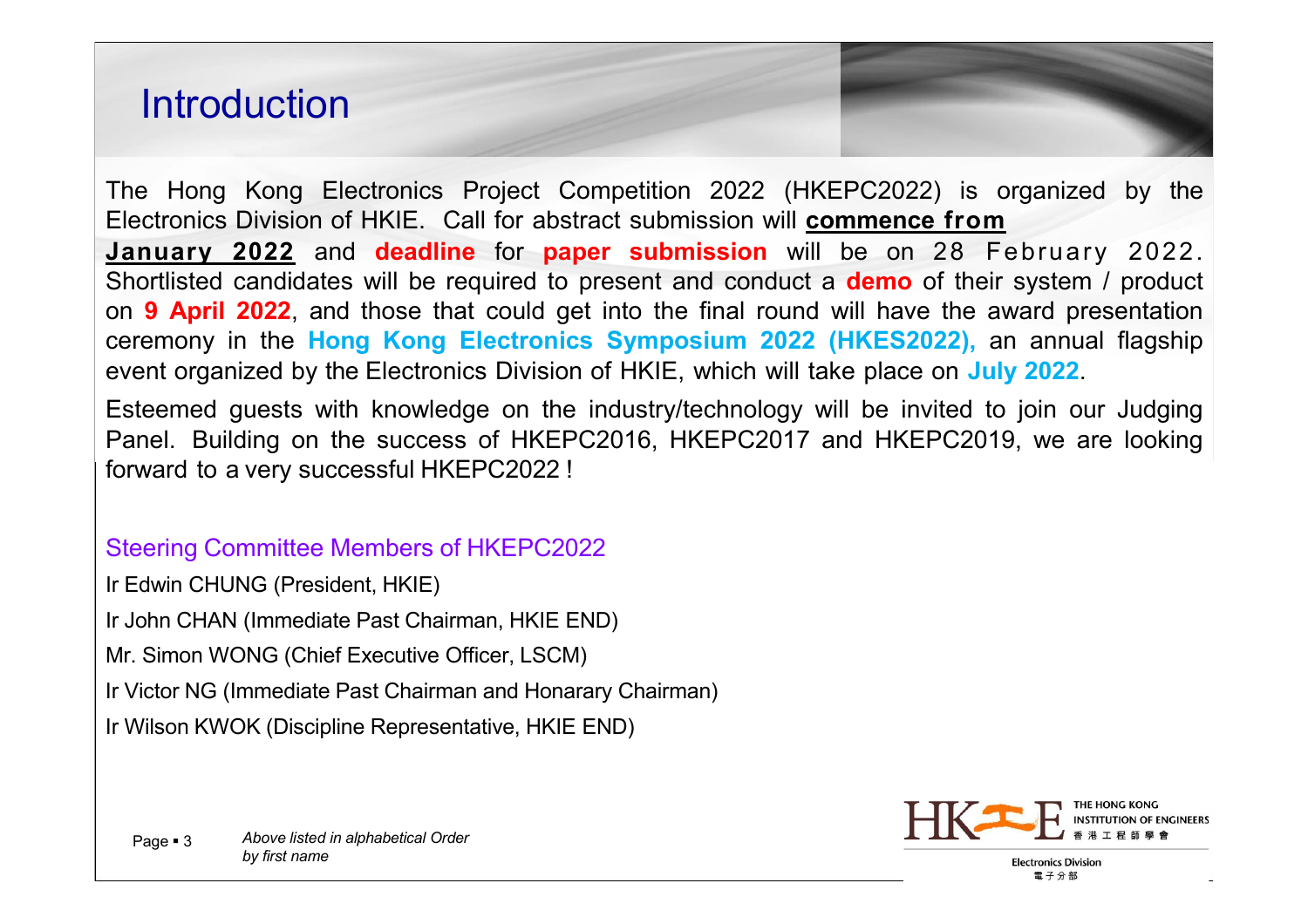### Objective of HKEPC2022

 *To uplift the awareness and knowledge of IoT technologies in Hong Kong and to nurture engineers and students to effectively use and apply innovative IoT technologies to improve the quality of life.*

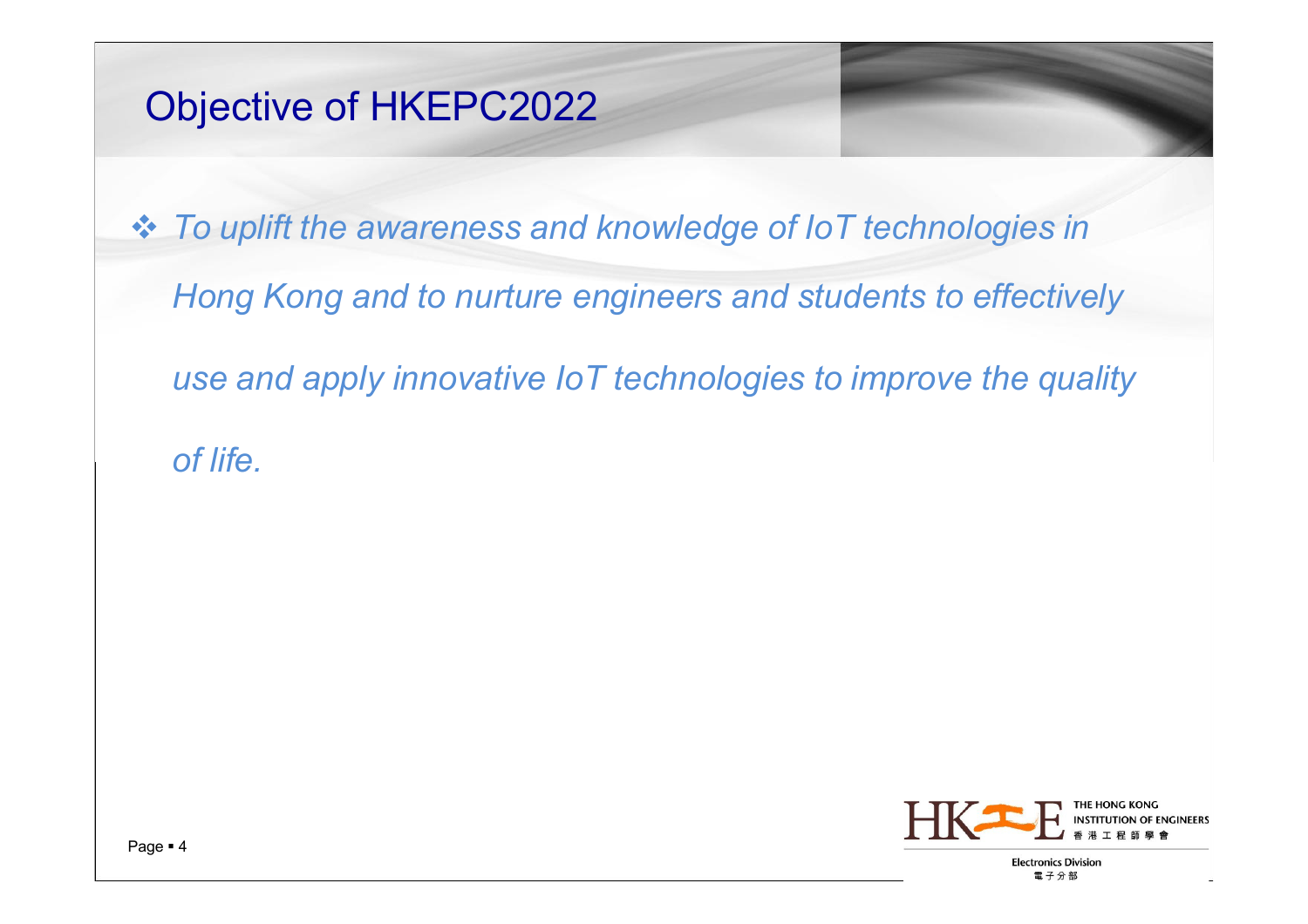# Categories & Key Dates of the Competition

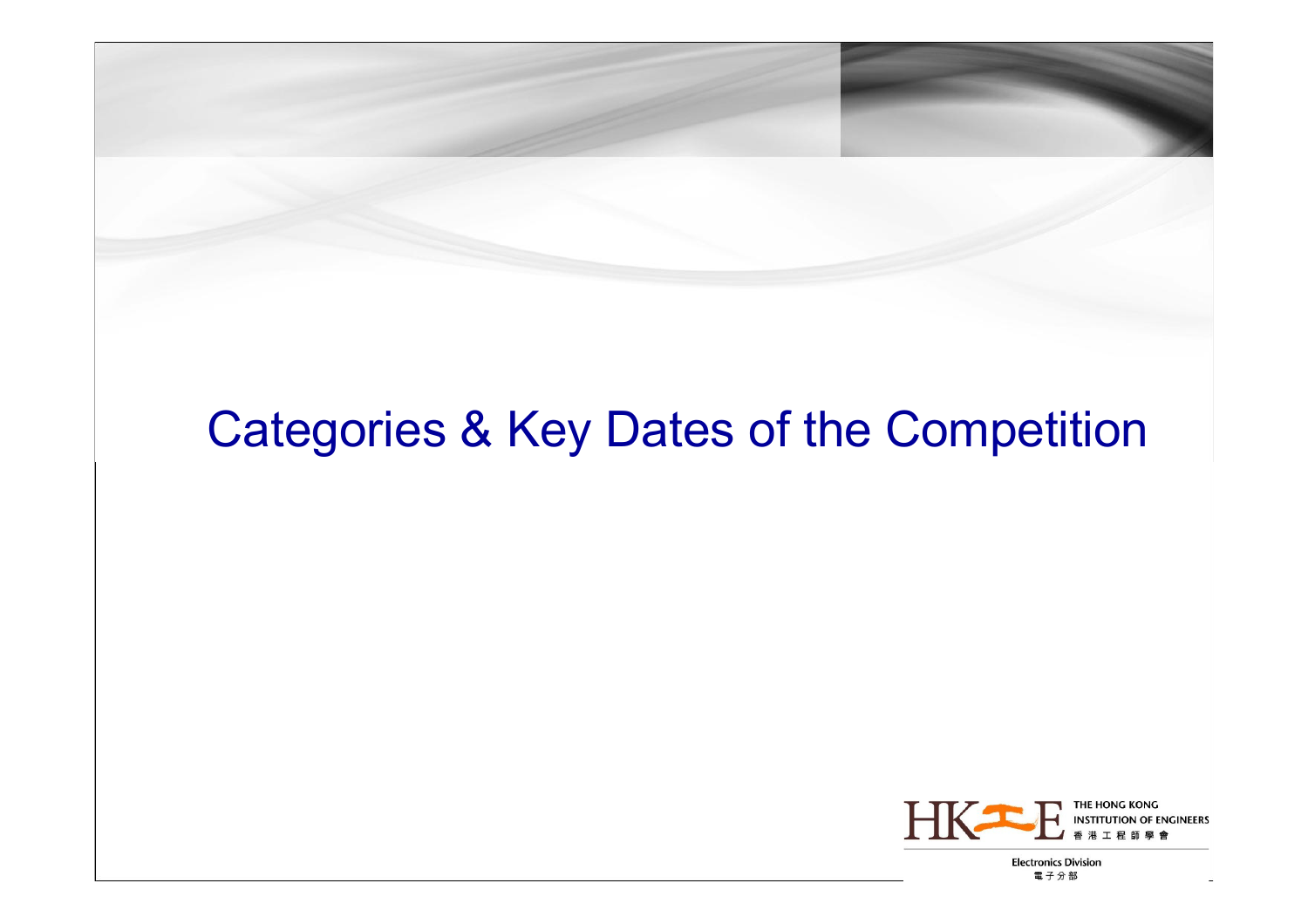### Category & Key Dates of Competition

### Category :

- $\cdot \cdot$  **Tertiary Education** students / professors from tertiary education institutions
- ❖ Industry SMEs and large companies

#### Key Dates :

- ❖ Application and Abstract Submission
	- 24 January 2022, 23:59 (Mon) **Change to 14 February 2022, 23:59**
- ❖ Paper Submission
	- 28 February 2022, 23:59 (Mon) **Change to 7 March 2022, 23:59**
- ❖ Presentation and Demo
	- 9 April 2022 (Sat)
- ❖ Award Presentation
	- 25 July 2022 at Hong Kong Electronics Symposium (HKES 2022)

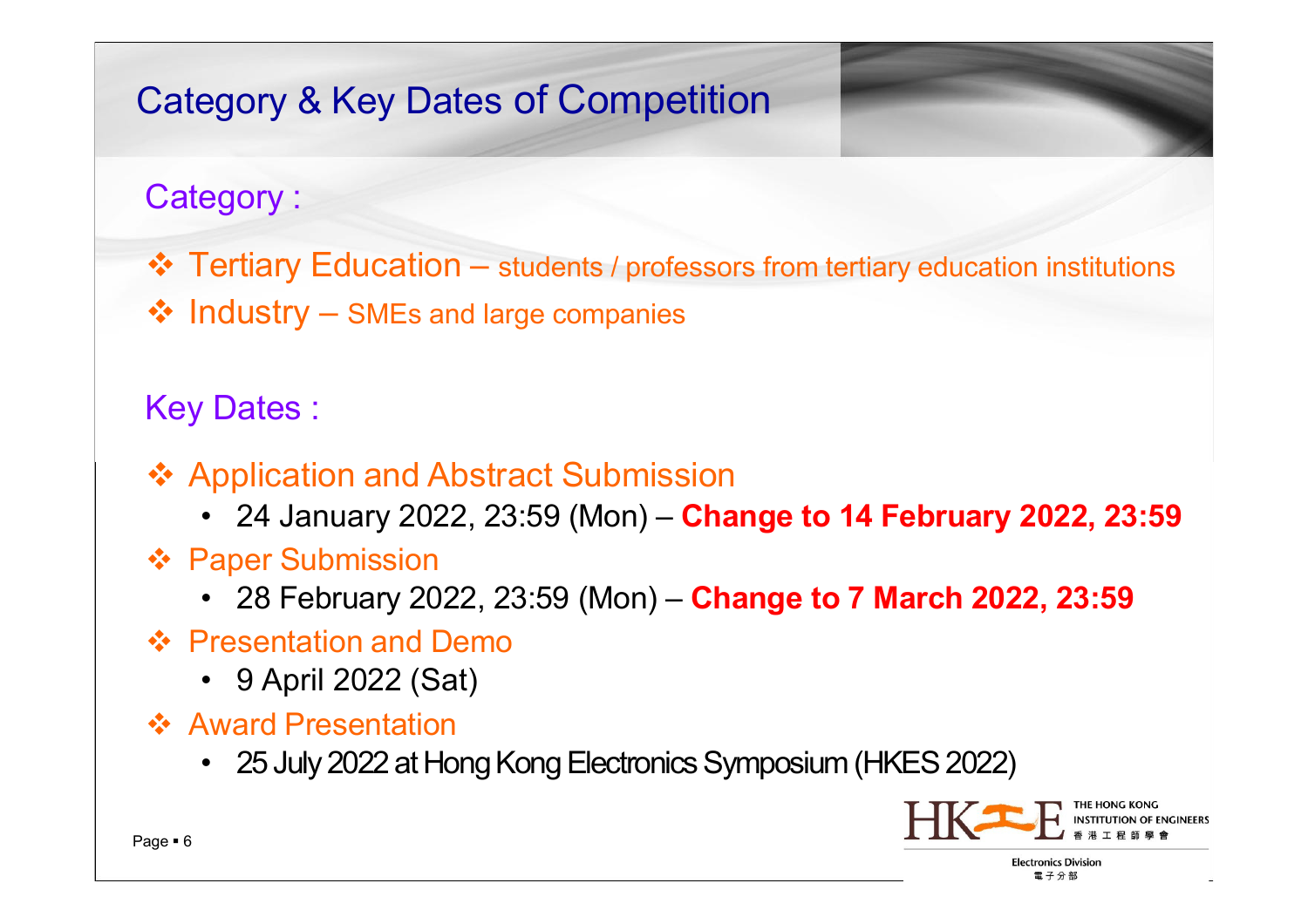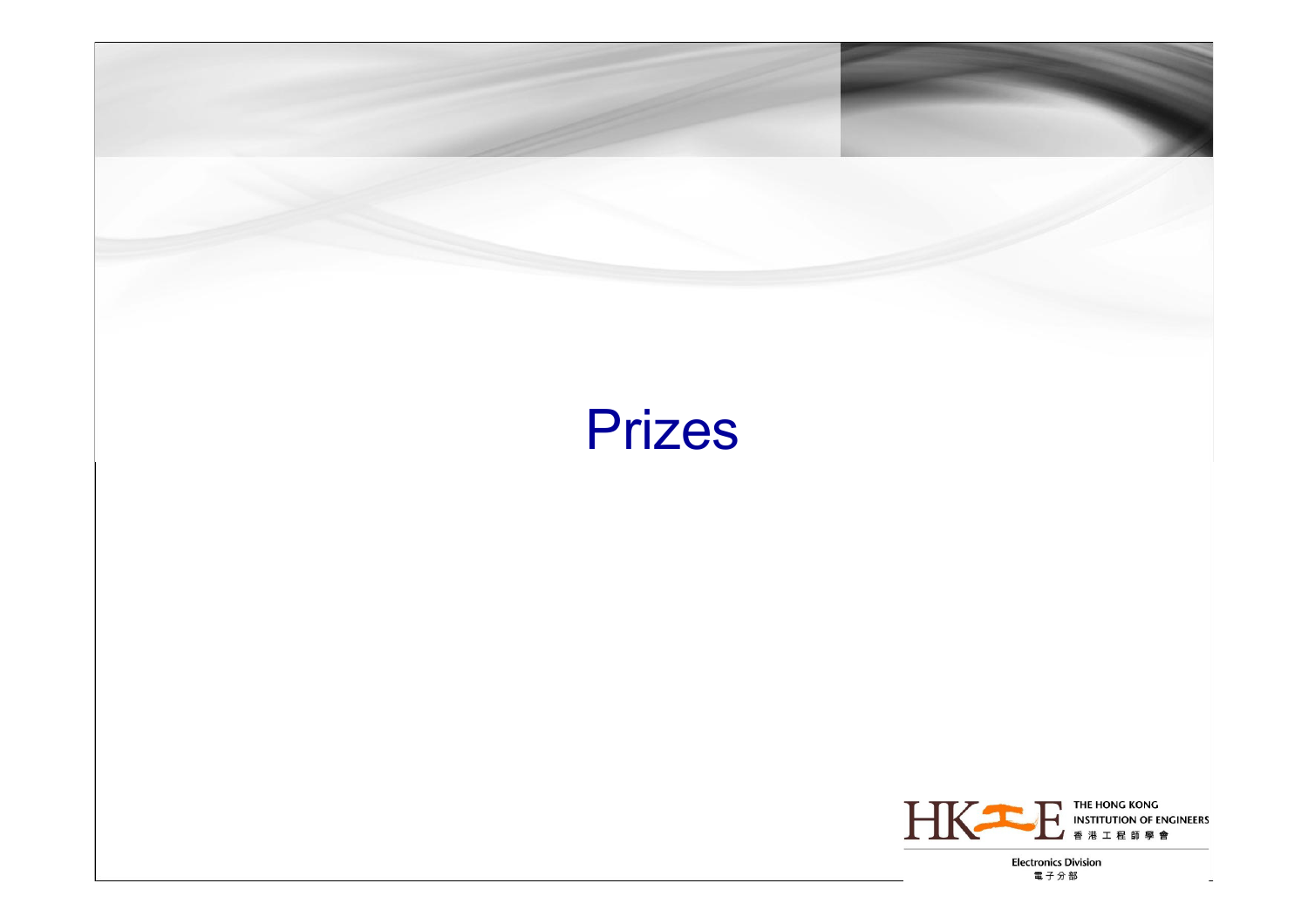### Prizes

|           | <b>Tertiary Education Category</b>                               |           | <b>Industry Category</b>          |
|-----------|------------------------------------------------------------------|-----------|-----------------------------------|
|           |                                                                  |           |                                   |
| $\bullet$ | Champion – Trophy & HK10,000                                     | $\bullet$ | Champion – Grand Trophy           |
|           | First runner up – Trophy & HK6,000                               |           | First runner $up$ – Grand Trophy  |
|           | Second runner up $-$ Trophy & HK\$4,000                          | $\bullet$ | Second runner $up$ – Grand Trophy |
|           | <b>Smart Technology Application</b> $\%$ – Trophy<br>& HK\$2,000 |           | Merits                            |
|           | Merits                                                           |           |                                   |
|           |                                                                  |           |                                   |
|           |                                                                  |           |                                   |

\* *All the above individuals will also receive a recognition certificate*

\* *% for Sub-Degree Level*



電子分部

Page = 8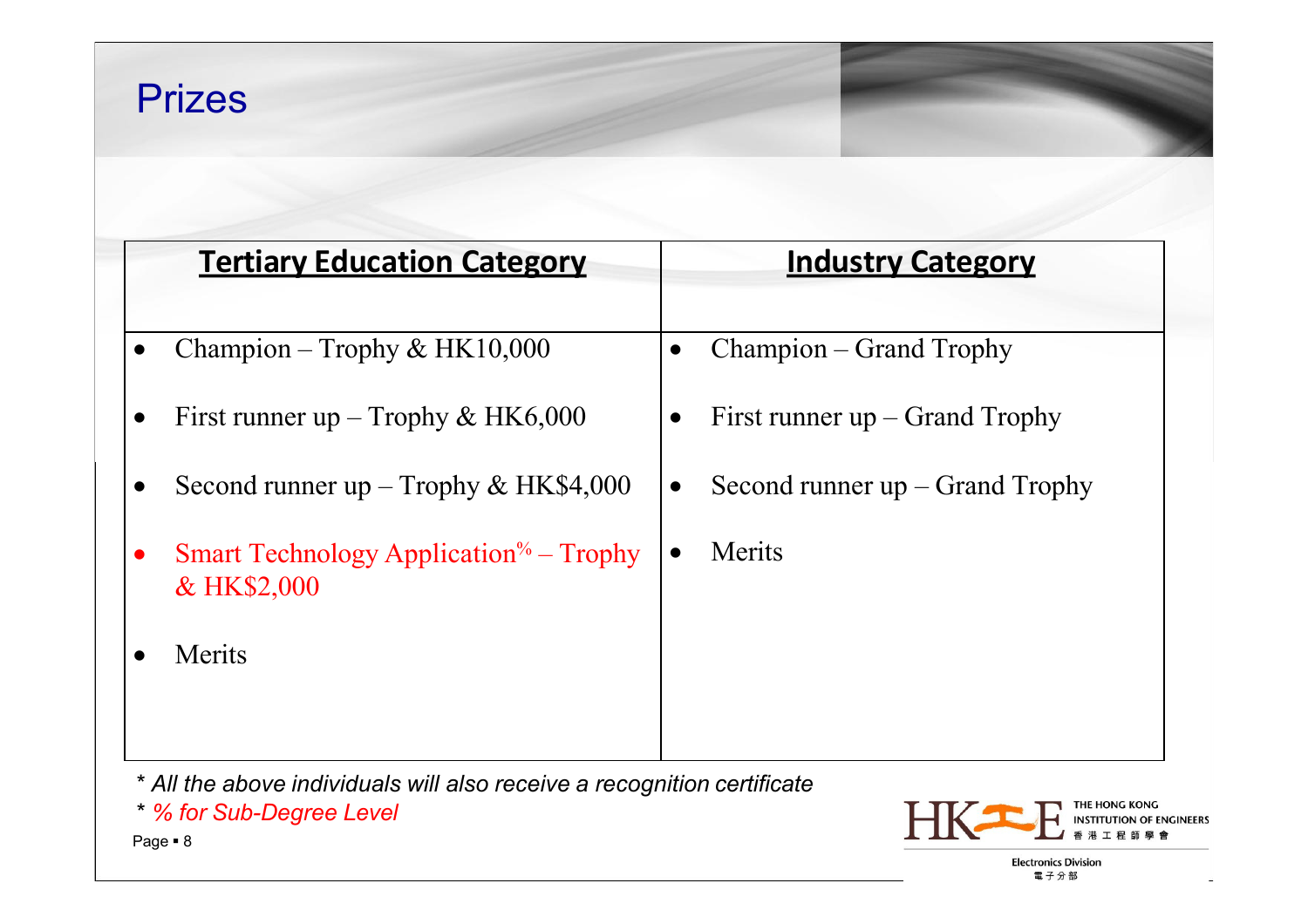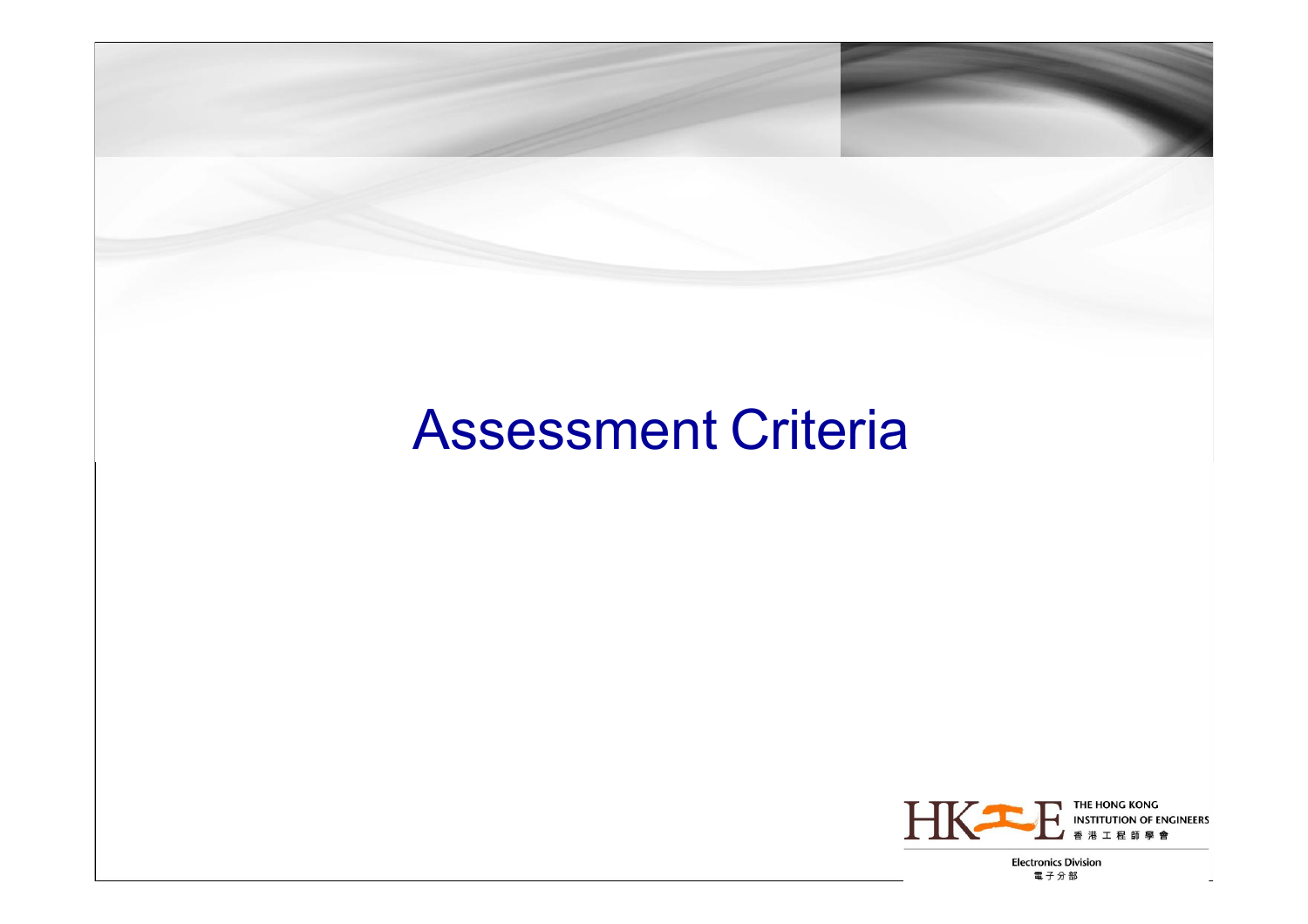| <b>Tertiary Education</b>                                                | <b>Weighting</b><br>Factor % | Industry                                                                 | Weighting<br>Factor % |
|--------------------------------------------------------------------------|------------------------------|--------------------------------------------------------------------------|-----------------------|
| A. Originality                                                           |                              | A. Originality                                                           |                       |
| <b>B. Future / Further Development</b><br><b>Potential</b>               |                              | <b>B. Future / Further Development</b><br><b>Potential</b>               |                       |
| C. Research Methodology/<br><b>Science &amp; Technology</b><br>Knowledge |                              | C. Research Methodology/<br><b>Science &amp; Technology</b><br>Knowledge |                       |
| <b>D. Technology Application</b>                                         |                              | <b>D. Technology Application</b>                                         |                       |
| <b>E. Quality of Paper Submission</b><br>& Demo                          |                              | <b>E. Quality of Paper Submission</b><br>& Demo                          |                       |





電子分部

*.*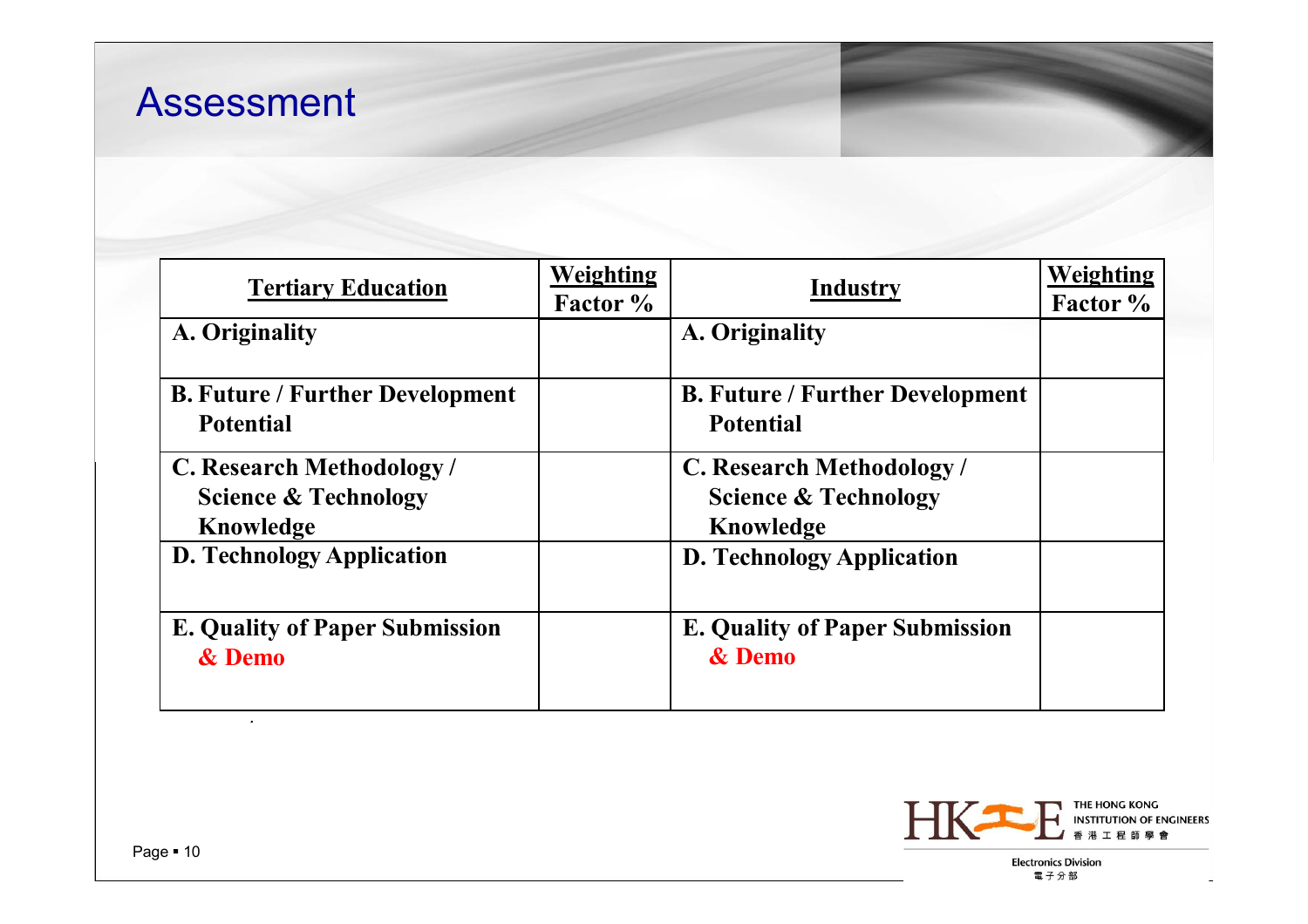Website / Enquiry

For application form and paper format template, please refer to:

Website - [http://en.hkie.org.hk](http://en.hkie.org.hk/)

For enquiries:

Email: [enhkiereg@gmail.com](mailto:enhkiereg@gmail.com) OR Tel: 9233 6230 (*Ms Veronica Cheng*) *or*  6474 0055 (*Ir LeeMan Wong)*

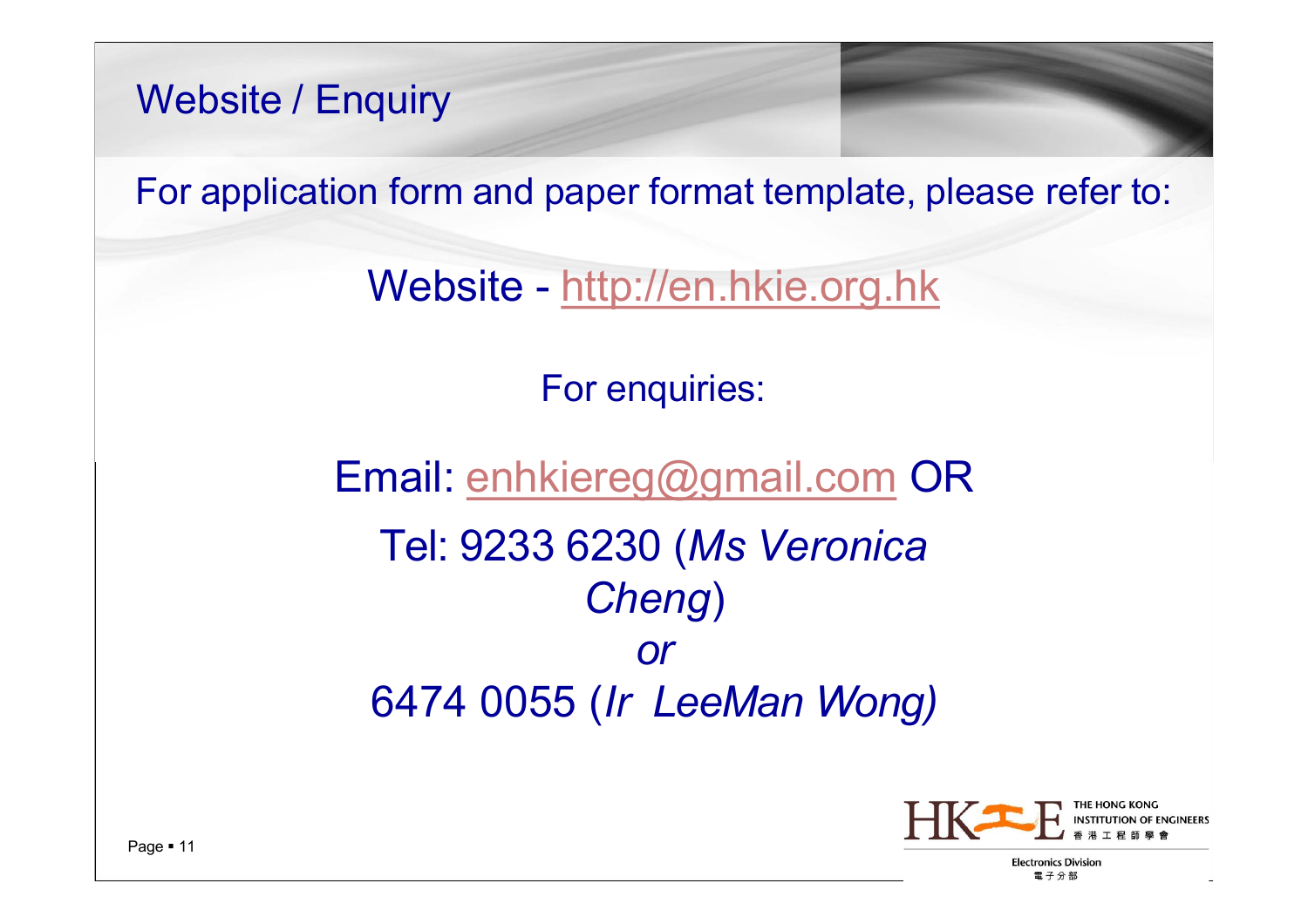### FAQ

**Q1. Do I need to form a group and what is the maximum number of group member ?**

- A1. There is a limit of 4 to the number of group member. However, if number of contestant per group is more **than one, contestants are required to mention the contribution of each group member through the application form. The team leader of each group should provide the contact point to HKEPC2022 for communication.**
- **Q2. Do I need to proof my identity ?**
- A2. For Tertiary Category, contestant is required to attach copy of their Student I.D. card to identify their role **whereas contestant from Industry Category should have company chop signed on their application.**

**Q3. Do I need an advisor from our university ?**

**A3. Contestant should declare if they have any project supervisor/co-supervisor for their competition project.**

**Q4. Are there some requirements for the theme we choose ?**

**A4. Contestant project should be in line with the Theme "Advancing Innovation & Technology in New Normal Smart City" and the Assessment Criteria.**

**For details of the Assessment Criteria, please refer to the information package.**



**Electronics Division** 電子分部

*Dec 2021* Page  $\blacksquare$  12